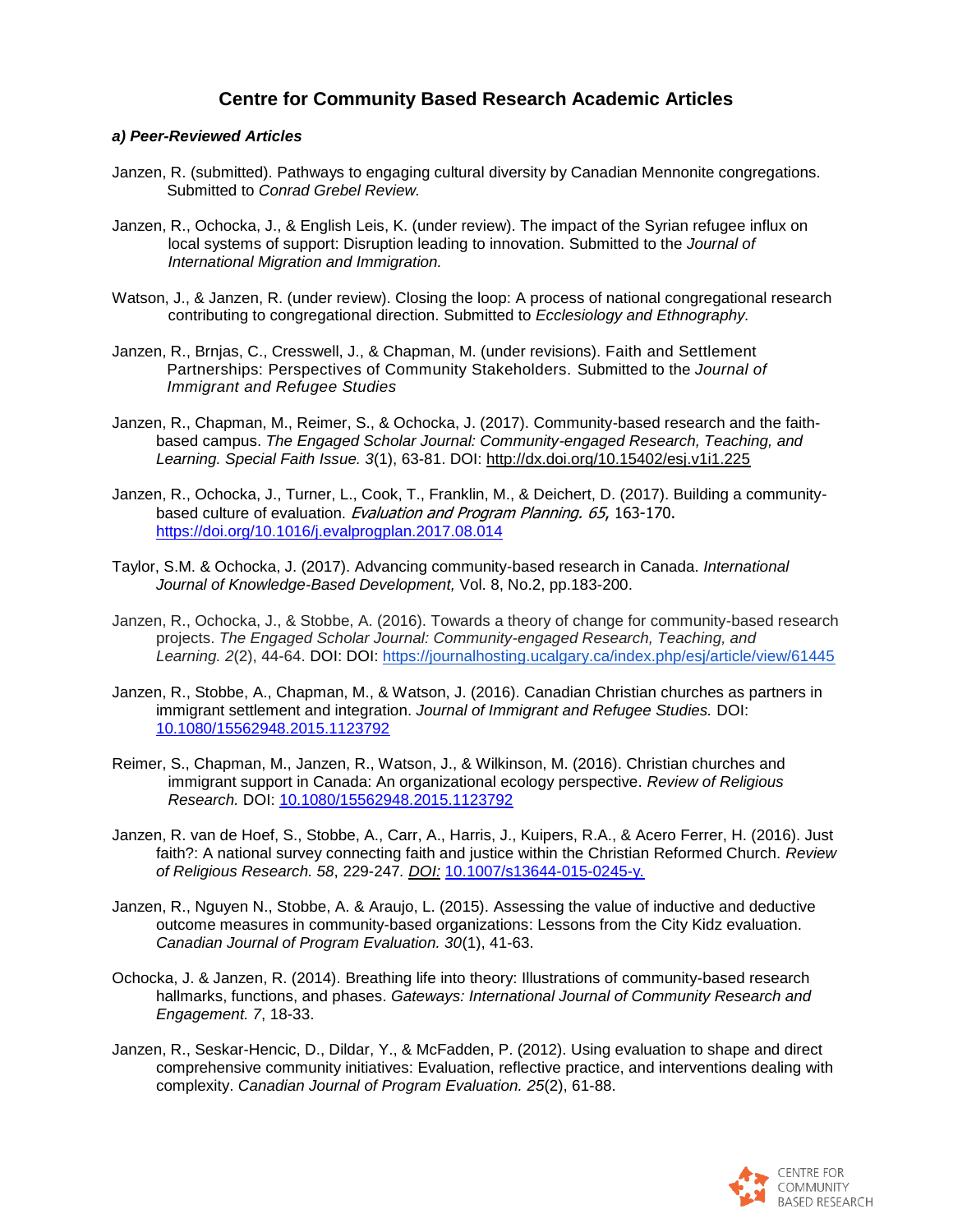- Janzen, R., Chapman, M., & Watson, J. (2012). Integrating immigrants into the life of Canadian urban Christian congregations: Findings from a national survey*. Review of Religious Research. 53*(4), 441-470.
- Janzen, R. & Wiebe, D. (2010). Putting God in the logic model: Developing a national framework for the evaluation of faith-based organizations. *Canadian Journal of Program Evaluation. 25*(1), 1-26.
- Ochocka, J., Moorlag, E., & Janzen, R. (2010). A framework for entry: PAR values and engagement strategies in community research. *Gateways: International Journal of Community Research & Engagement. 3*, 1-19.
- Westhues, A., Janzen, R., Roth, D. & Grant, J. (2010). Community mental health organizations in Ontario: Perceptions of responsiveness to the needs of diverse cultural-linguistic communities. *Canadian Journal of Community Mental Health. 29*(2), 99-111.
- Janzen, R., Pancer, M., Nelson, G., Loomis, C., & Hasford, J. (2010). Evaluating community participation as prevention: Life narratives of youth. *Journal of Community Psychology*. *38*(8), 992-1006.
- Janzen, R., Ochocka, J., Jacobson, N., Maiter, S., Simich, L., Westhues, A., Fleras, A. & The Taking Culture Seriously Partners (2010). Synthesizing culture and power in community mental health: An emerging framework. *Canadian Journal of Community Mental Health*. *29*(1), 51-67.
- Ochocka, J., Moorlag, E., Marsh, S., Korsak, K., Mutta, B., Simich, L., & Kaur, A., (2010). Taking culture seriously in community mental health: A five-year study bridging research and action. *Canadian Issues*, pp. 59-64.
- Simich, L., Maiter, S. & Ochocka, J. (2009). From social liminality to cultural negotiation: Transformative processes in immigrant wellbeing. *Anthropology and Medicine Journal,* 16(3), 253-266.
- Simich, L., Maiter, S., Moorlag, E. & Ochocka, J. (2009). Taking culture seriously: Ethno linguistic community perspectives on mental health. *Psychiatric Rehabilitation Journal,* 32(3), 208-214.
- Westhues, A., Ochocka, J., Jacobson, N., Simich, L., Maiter, S., Janzen, R. & Fleras, A. (2008). Developing theory from complexity: Reflections on a collaborative mixed method participatory action research study. *Qualitative Health Research*. *18*(5), 701-717.
- Ochocka, J. & Janzen, R. (2008). Immigrant parenting: A new framework of understanding. *Journal of Immigrant and Refugee Studies*. *(6)*1, 85-111.
- Nelson, G., Janzen, R., Trainor, J. & Ochocka, J. (2008). Putting values into practice: Public policy and the future of mental health consumer-run organizations. *American Journal of Community Psychology*. *Special issue on consumer self help. 42*(2),192-201.
- Nelson, G., Ochocka, J., Janzen, R., Trainor, J. Goering, P., & Lomotey, J. (2007). A longitudinal study of mental health consumer/survivor initiatives: Outcome at three year follow up. *Journal of Community Psychology, 35(5),* 655-665.
- Janzen, R., Nelson, G., Hausfather, N. & Ochocka, J. (2007). Capturing system level activities and impacts of consumer-run organizations: Methods that inform future action. *American Journal of Community Psychology.* Special issue on systems change evaluation, *39,* 287-299.
- Jacobson, N., Ochocka, J., Wise J., Janzen, R., & the Taking Culture Seriously Partners (2007). Inspiring knowledge mobilization through a communications policy: The case of a Community University Research Alliance. *Progress in Community Health Partnerships: Research, Education and Action. 1*(1), 99-104.

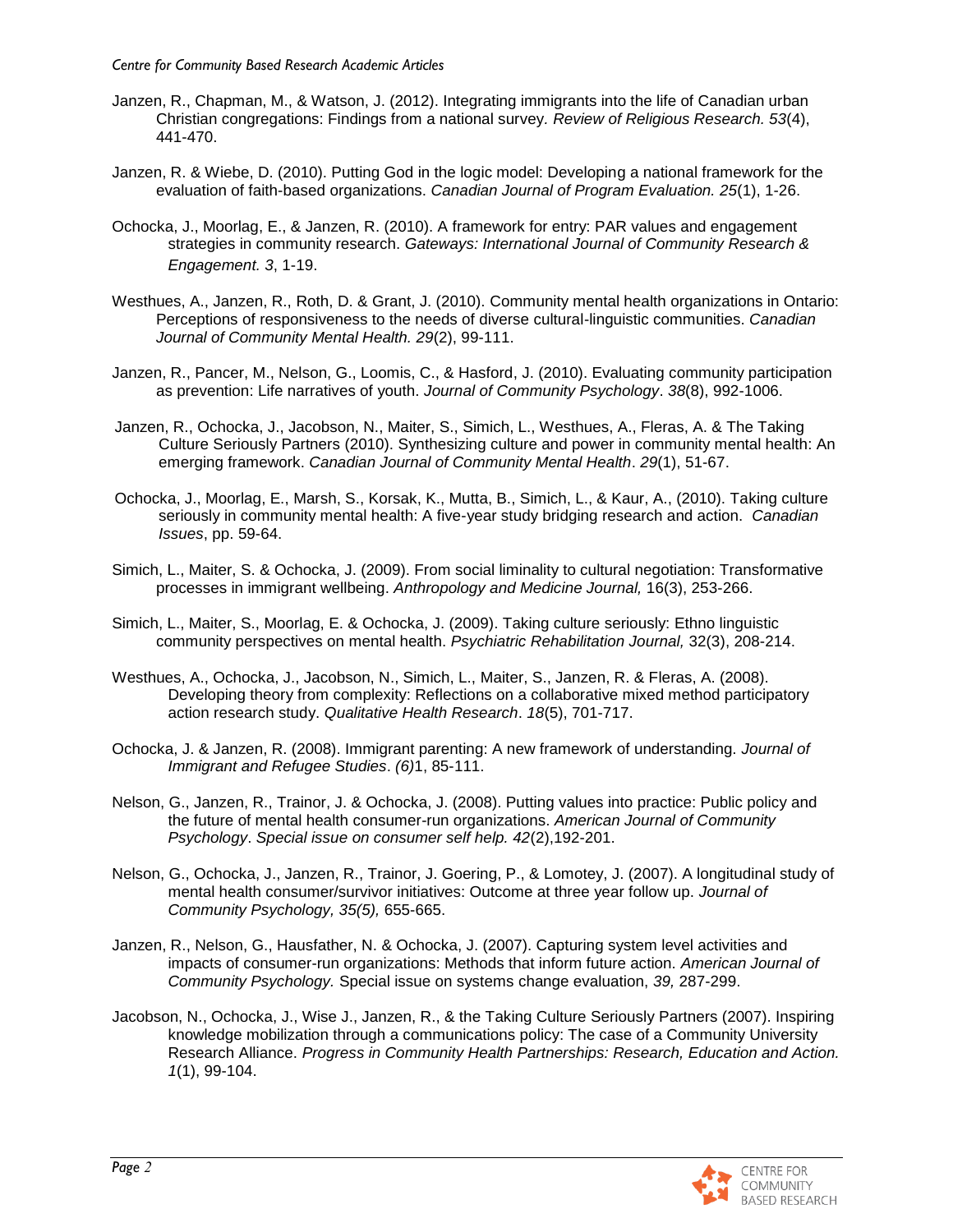- Nelson, G., Ochocka, J., Janzen, R., & Trainor, J. (2006). A longitudinal study of mental health consumer/survivor initiatives: Part I – Literature review and overview of the study. *Journal of Community Psychology, 34,* 247-260.
- Nelson, G., Ochocka, J., Janzen, R., & Trainor, J. (2006). A longitudinal study of mental health consumer/survivor initiatives: Part II – A quantitative study of impacts on new members. *Journal of Community Psychology, 34,* 261-272.
- Ochocka, J., Nelson, G., Janzen, R., & Trainor, J. (2006). A longitudinal study of mental health consumer/survivor initiatives: Part III – A qualitative study of impacts on new members. *Journal of Community Psychology, 34,* 273-283.
- Janzen, R., Nelson, G., Trainor, J., & Ochocka, J. (2006). A longitudinal study of mental health consumer/survivor initiatives: Part IV – Benefits beyond the self? A quantitative and qualitative study of system-level activities and impacts. *Journal of Community Psychology, 34,* 285-303.
- Goering, P., Durbin, J., Sheldon, T., Ochocka, J. & Nelson, G. (2006). Who uses self help? *American Journal of Orthopsychiatry*, 76 (3), 367-373.
- Ochocka, J., Nelson, G. & Janzen, R. (2005). Moving forward: Negotiating self and external circumstances in recovery. *Psychiatric Rehabilitation Journal*, *28*, 315-322.
- Nelson, G., Ochocka**,** J., Lauzon, S., Towndrow, J. & Cheng, R. (2005). Disseminating the findings of a longitudinal study of mental health consumer/survivor initiatives in Ontario. *The Community Psychologist* , 38 (2), 41-43.
- Sundar, P. & Ochocka, J. (2005). Bridging the gap between dreams and realities: Employment and mental health; Implications for policy and practice*. Canadian Journal of Community Mental Health*, 23 (1), 75-89.
- Choma, B. & Ochocka, J. (2005). Supported volunteerism for people with complex needs. Case study of Waterloo Region. *Journal of Developmental Disabilities,* 12(1), 1-18.
- Nelson, G., Ochocka, J., Janzen, R., Trainor, J., & Lauzon, S. (2004). A comprehensive evaluation framework for mental health consumer/survivor organizations: Values, conceptualization, design, and action. *Canadian Journal of Program Evaluation. 19*(3)*,* 29-53.
- Ochocka, J., Janzen, R., & Nelson, G. (2002). Sharing power and knowledge: Professional and mental health consumer/survivor researchers working together in a participatory action research project. *Psychiatric Rehabilitation Journal. 25*(4), 379-387.
- Reeve, P., Cornell, S., D'Costa, B., Janzen, R., & Ochocka, J. (2002). From our perspective: Consumer researchers speak about their experience in a community mental health research project. *Psychiatric Rehabilitation Journal. 25*(4), 403-408.
- Dewa, C., Durbin, J., Wasylenki, D., Ochocka, J., Eastabrook, S., Boydell, K., & Goering, P. (2002). Considering a multi-site study? How to take the leap and have a soft landing. *Journal of Community Psychology* 30(2), 173-187.
- Nelson, G., Lord, J., & Ochocka, J. (2001). Empowerment and mental health in community: Narratives of psychiatric consumer/survivors. *Journal of Community and Applied Social Psychology*,11(2), 125- 142.
- Ochocka, J., Nelson, G., & Lord, J. (1999). Organizational change towards the empowerment-community integration paradigm in community mental health. *Canadian Journal of Community Mental Health*, 18(2), 59-72.

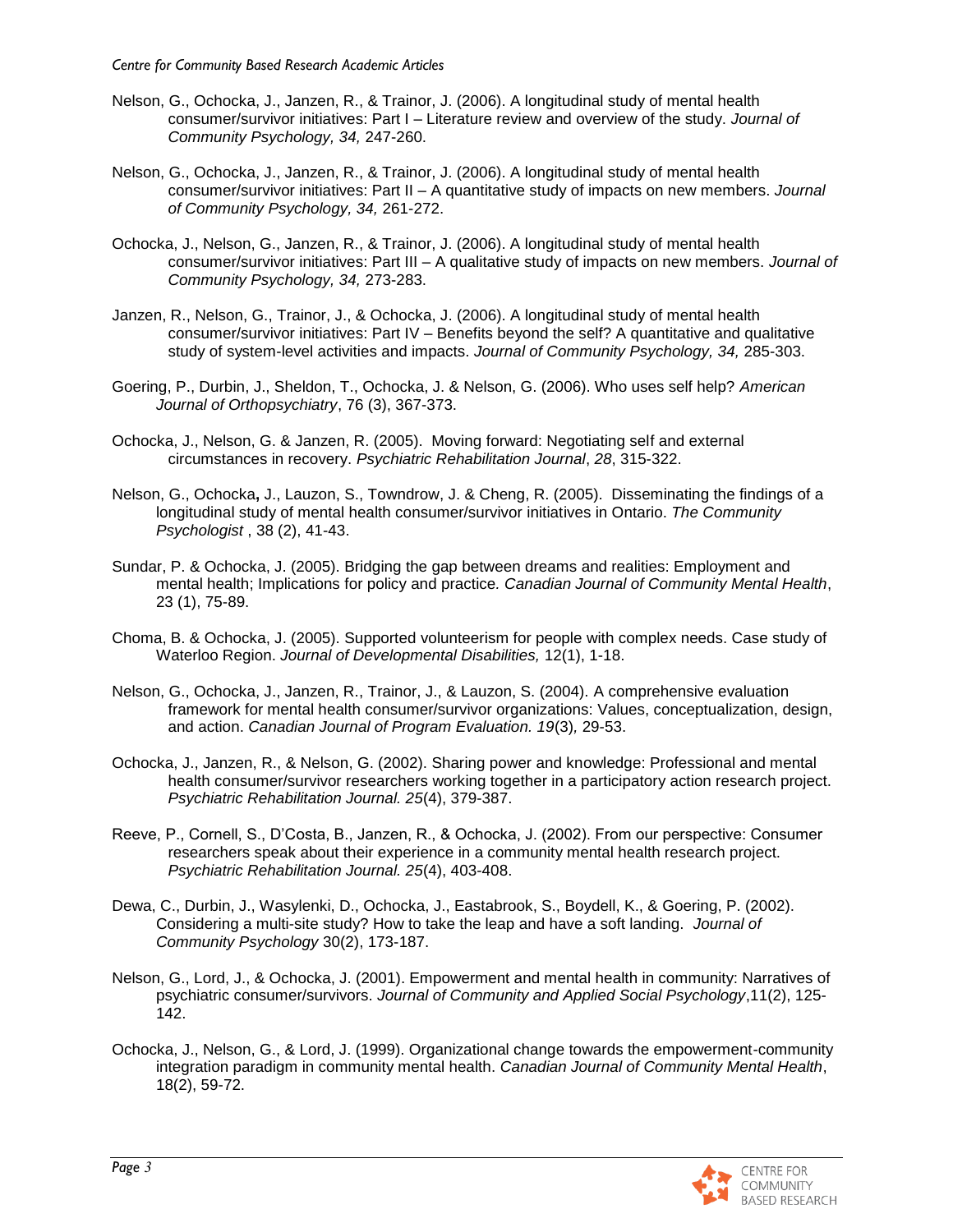- Sylvestre, J.C., Ochocka, J., & Hyndman, B. (1999). Selected findings from the Ontario regional evaluation of the Community Action Program for Children. *Canadian Journal of Program Evaluation*, 14 (2), 29-56.
- Ochocka**,** J. & Lord, J. (1998). Support clusters: A social network approach for people with complex needs. *Journal of Leisurability*, 25(4), 14-22.
- Nelson, G., Ochocka, J., Griffin, K., & Lord, J. (1998). "Nothing about me, without me": Participatory action research with self-help/mutual aid organizations for psychiatric consumer/survivors. *American Journal of Community Psychology*, 26, 881-912.
- Lord, J., Ochocka, J., Czarny, W., & MacGillivary, H. (1998). Analysis of change within a mental health organization: A participatory process. *Psychiatric Rehabilitation Journal*, 21 (4), 327-339.
- Lord, J., & Ochocka, J. (1996). Outcomes of an individualized family support program. *Journal of Leisurability*, 22(4), 22-32.
- Ochocka, J., Roth, D., & Lord, J. (1994). Workplaces that work: Successful employment for people with disabilities. *Journal on Developmental Disabilities*, 3 (1), 29-51.

## *b) Book Chapters*

- Brown, L., Ochocka, J., de Grosbois, S., & Hall, B.L. (2015). *Kamucwkalha: Canadian approaches to community-university research partnerships*. In B. Hall, R. Tandon, & Tremblay, C. (Eds.), Strengthening community university partnerships: Global perspectives (pp. 95-112). Victoria, BC: PRIA and University of Victoria Press.
- Ochocka, J. (2014). *Bringing community and university scholars together on a national stage: The Canadian Community University Exposition (CUExpo) experience*. In the Global University Network for Innovation (Ed.) Higher Education in the World 5 : Knowledge, Engagement & Higher Education: Contributing to Social Change (pp. 262-263). New York, NY: Palgrave Macmillan.
- Nelson, G., d'Ailly, H., Ochocka, J., Janzen, R., Maiter, S., & Jacobson, N. (2014). Planning transformative change for mental health services for diverse cultural-linguistic communities. In G. Nelson, B. Kloos, & J. Ornelas (Eds.), *Community Psychology and Community Mental Health: Towards Transformative Change.*
- Janzen, R., Walton-Roberts, M., & Ochocka, J. (2012). Waterloo Region. In C. Andrew, J. Biles, M. Burstein, V.M. Esses, and E. Tolley (Eds.), *Immigration, integration and inclusion in Ontario Cities*. (pp.131-157). Montreal PQ and Kingston ON: McGill-Queen's University Press.
- Nelson, G., Janzen, R., Ochocka, J., & Trainor, J. (2010). Participatory action research and evaluation with mental health self-help groups and organizations: A theoretical framework. In L. Brown & S. Wituk (Eds.). *Mental health self-help: Consumer and family driven initiatives*. New York: Springer. 39-58.
- Ochocka, J. & Janzen R. (2008). Blending commitment, passion and structure: Engaging cultural linguistic communities in collaborative research. In A. Williamson & R. DeSouza (Eds.) *Researching with Communities.* Wairua Press. Waitakere City, New Zealand. 323-338.
- Ochocka, J. (2007). *Working with Diverse Communities Towards Social Change: A Community University Partnership in Canada Using a Participatory Action Research Approach*. In A. Bokszczanin (Ed). Social Change in Solidarity: Community Psychology Perspectives and Approaches (pp.76-83). Opole: Wydawnictwo Uniwersytetu Opolskiego.